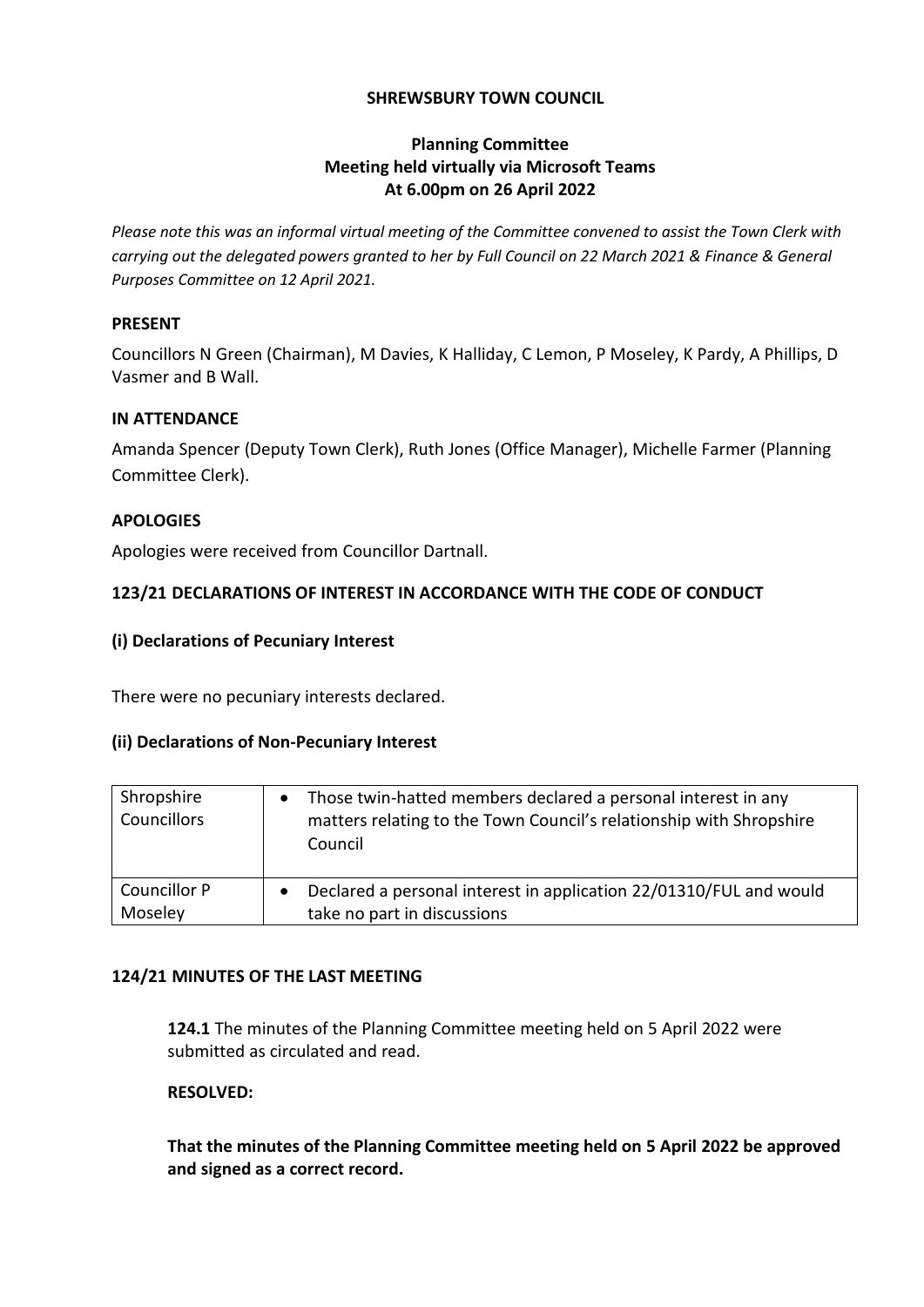#### **125/21 MATTERS ARISING**

# **125.1 - Reconsultation - 22/00562/FUL – 7 Vane Road, Shrewsbury. Erection of rear two storey extension following demolition of single storey rear extension.**

The Committee looked at this application on 15 March 2022 and raised an objection stating that they had concerns about the extent to which the loss of light and privacy of the neighbouring property was compromised with this application, particularly given the size and scale of the proposed extension.

## **RESOLVED:**

Members looked at the revised plans provided by the applicant and were pleased that alterations had been made in line with comments raised. Committee were now happy to withdraw their original objection to this application.

## **126/21 EXAMINATION OF SHROPSHIRE LOCAL PLAN (STAGE 1)**

The Deputy Town Clerk explained to Committee that the Shropshire Local Plan 2016-2038 was submitted for examination on 3 September 2021. Inspectors had now been appointed by the Secretary of State to conduct the examination. Members had already commented on the draft Local Plan before it was submitted in 2020.

Detailed papers had been sent out to all members prior to this meeting but the Deputy Town Clerk wished to outline what the next stage was, particularly for those members who were relatively new to the Committee.

The appointed investigators task is to consider whether the submitted plan complies with the relevant legislation. The Plan must be positively prepared, justified, effective and consistent with national policy.

There are three possible outcomes to the examination;

- The submitted plan is sound and legally compliant;
- The submitted plan is not sound and/or legally compliant but could be made so by changes, if necessary, following the preparation of additional evidence; or
- The submitted plan is not sound and could not be made sound by changes. In this case the investigator would be likely to recommend that the Council withdraws the plan.

The starting point for the examination is that the Council have submitted a plan which they believe is ready for examination. No new comments can be at this stage.

The examination hearings will commence at 9.30am on 5 July 2022. Anyone may attend the hearing as an observer, but only those who have made representation seeking to change the Plan have a right to appear before, and be heard by the inspectors.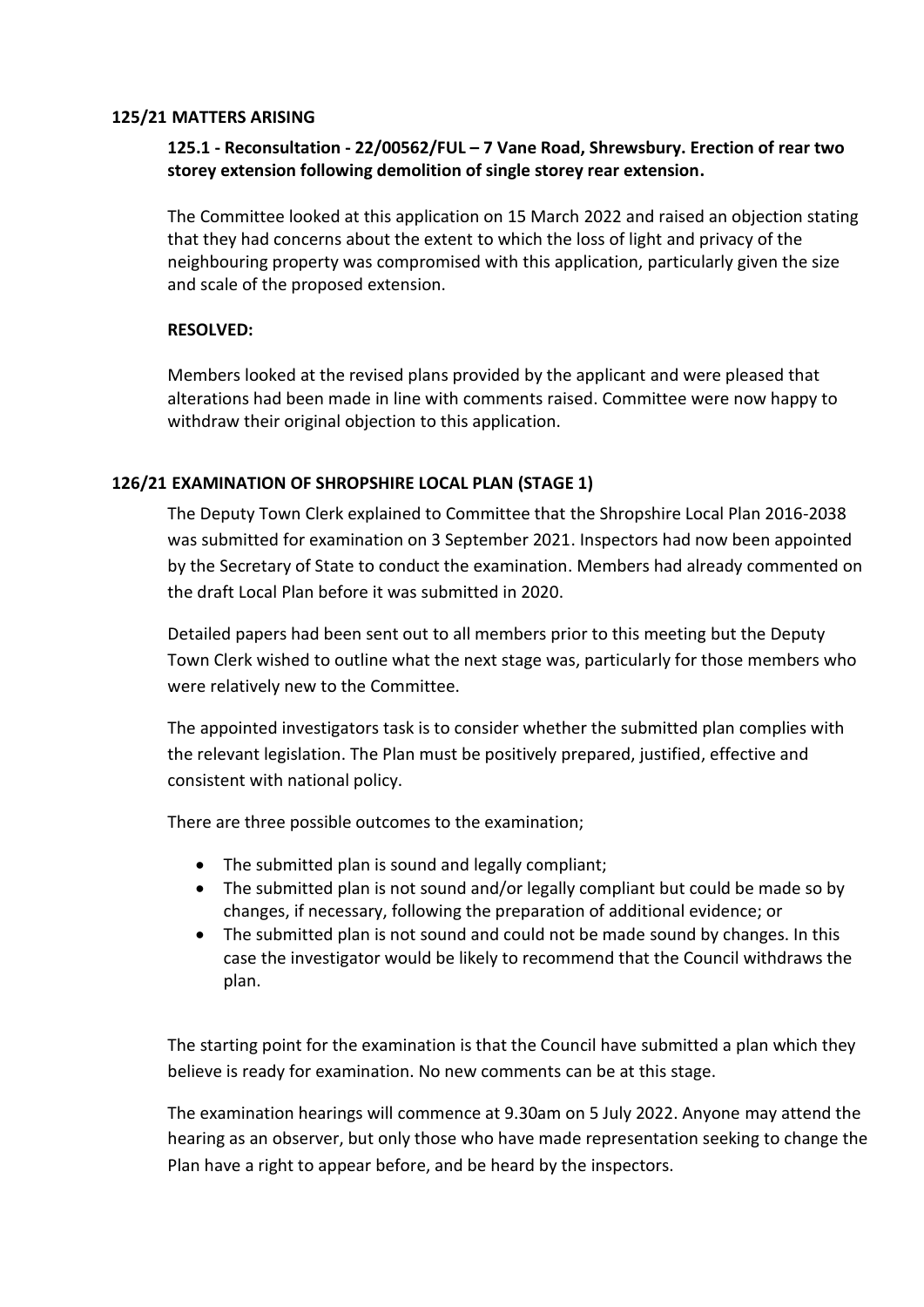The Deadlines set are:

2 May 2022 – Deadline to confirm with the PO whether they wish to exercise their right to appear at an examination hearing session

13 May 2022 – Deadline for submission of statements on common ground.

The Deputy Town Clerk asked if Committee are likely to wish to appear at the examination hearing session by next week.

## **RESOLVED:**

It was agreed that the Deputy Town Clerk would send out to all members the original comments made in 2020 and that Members were aware they have one week to make any representations.

## **127/21 HIGHWAY ORDERS**

## **127.1 Proposed 20mph speed limit in the New Street area of Shrewsbury**

This item was raised at the previous meeting held on 5 April. The Committee informed that on 13 April 2022 Shropshire Council made an order to place a 20mph speed limit on the following lengths of roads in Shrewsbury: New Street – its whole length Water Lane - From its junction with New Street to its extent at the eastern edge of Silks Meadows Recreation Ground Porthill Road - From its junction with Pengwern Road to New Street. These changes came into effect on 16 April 2022.

#### **RESOLVED:**

No comments were made by the Committee regarding this order.

#### **128/21 TREE PRESERVATION ORDERS**

# **128.1 SC/00478/21 TPO Confirmation - Shropshire Council (Land at Sandfield, Radbrook Road, Shrewsbury) TPO 2021.**

Committee were informed that the Tree Preservation Order for the above location was confirmed on the 13<sup>th</sup> April 2022.

#### **RESOLVED:**

No comments were made by the Committee regarding this order.

#### **129/21 PREMISES LICENCE APPLICATIONS**

There were no Premises Licence Applications for consideration.

#### **130/21 PLANNING APPLICATIONS**

# **130.1 Schedules of Planning Applications**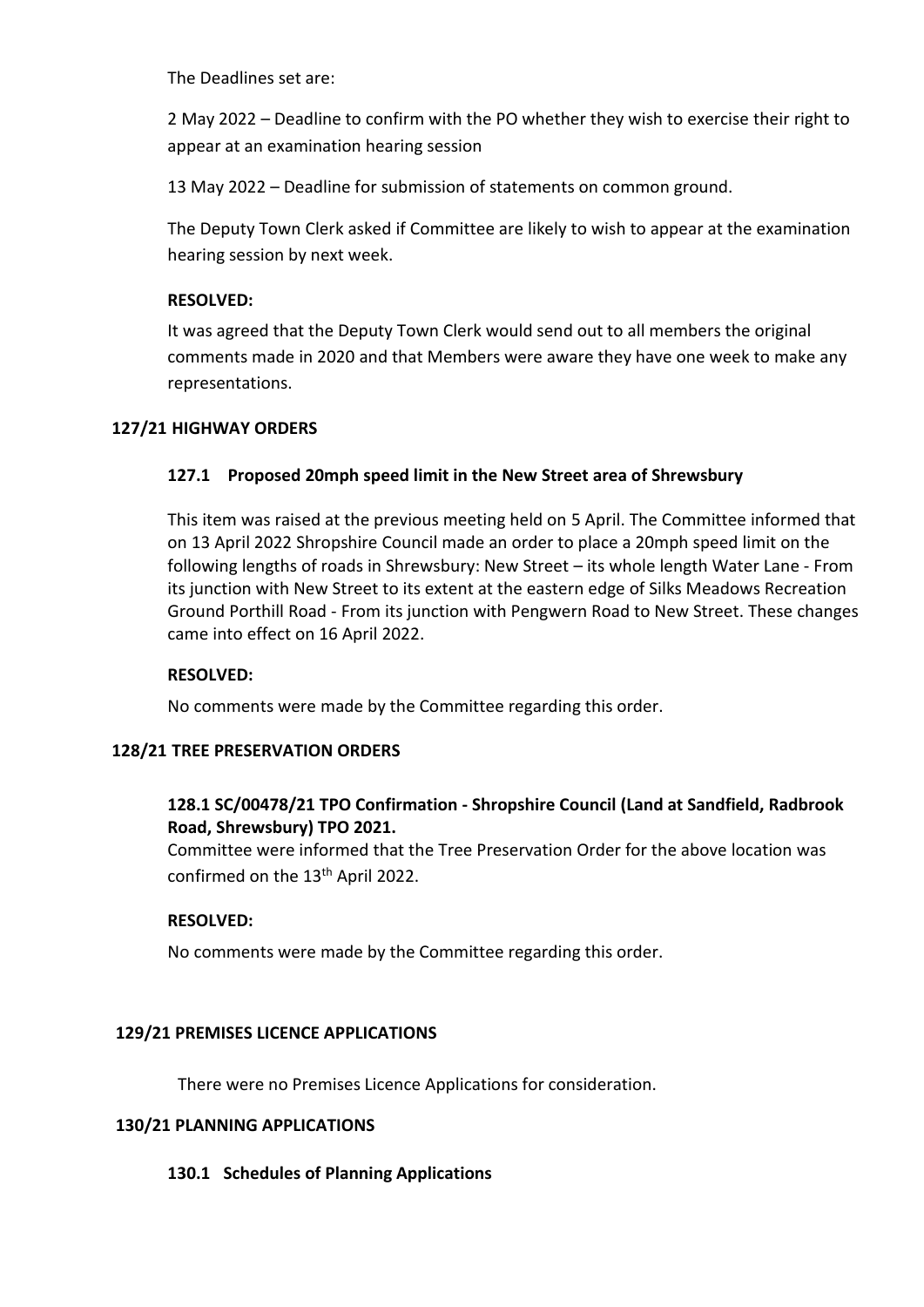The Deputy Town Clerk submitted the schedules of valid planning applications for planning consent for development within the Town Council's area, which had been registered between 26 March 2022 – 14 April 2022.

#### **RESOLVED:**

# (i) **That the following comments be submitted to Shropshire Council:**

| - 1. | $22/01610/FUL$ 23 Abbots Road | Erection of single storey flat | No Objection |
|------|-------------------------------|--------------------------------|--------------|
|      | <b>Shrewsbury Shropshire</b>  | roof rear extension (re-       |              |
|      | SY <sub>2</sub> 5PX           | submission)                    |              |
|      |                               |                                |              |

*Councillor Pardy joined the meeting*

| 2.<br>3. | 22/01588/FUL<br>22/01586/FUL | 20 Benyon Street<br>Shrewsbury Shropshire<br><b>SY1 2JQ</b><br>8 North Hermitage | Erection of single storey<br>extension to replace existing<br>extension and installation of<br>dormer window to rear<br>elevation<br>Erection of single storey rear                                                                                                                                                   | No Objection<br>No Objection |
|----------|------------------------------|----------------------------------------------------------------------------------|-----------------------------------------------------------------------------------------------------------------------------------------------------------------------------------------------------------------------------------------------------------------------------------------------------------------------|------------------------------|
|          |                              | Shrewsbury Shropshire<br>SY3 7JW                                                 | extension, dismantle part of<br>the outbuilding leaving part<br>of wall and footing to be<br>used as outdoor seating area<br>with shelter                                                                                                                                                                             |                              |
| 4.       | 22/01577/FUL                 | 6 Tudor Gate Shrewsbury<br>Shropshire SY3 8NZ                                    | Insertion of 4No.<br>conservation rooflights in<br>existing single storey rear<br>roof                                                                                                                                                                                                                                | No Objection                 |
| 5.       | 22/01550/FUL                 | The Keep Moore Drive<br>Shrewsbury Shropshire                                    | Conversion of the existing<br>armoury (the Keep) to 9<br>apartments and associated<br>demolition of the existing<br>single storey extension (a<br>later addition to the Keep),<br>parking, bin and cycle<br>storage, works to the<br>existing eastern boundary<br>wall and treatment to the<br>existing Keep building | No Objection                 |
| 6.       | 22/01562/FUL                 | 3 Radbrook Road<br>Shrewsbury Shropshire<br>SY3 9BB                              | Erection of single storey side<br>extension with front open<br>porch                                                                                                                                                                                                                                                  | No Objection                 |
| 7.       | 22/01555/FUL                 | <b>Proposed Telecoms</b><br>Shelter West of                                      | Erection of shelter to house<br>telecoms equipment/power                                                                                                                                                                                                                                                              | Objection                    |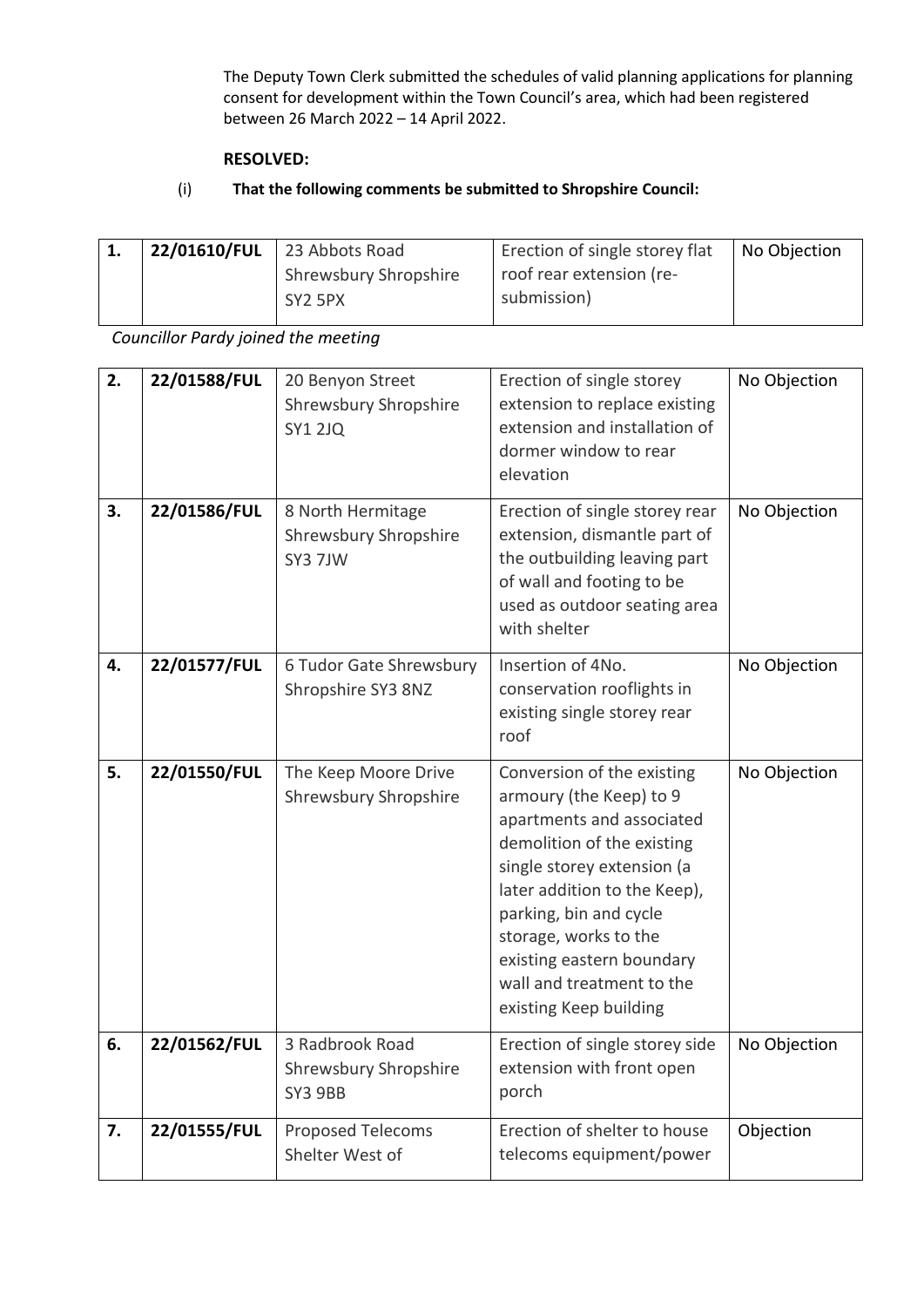| <b>Burlington Place</b> | feed and installation of |  |
|-------------------------|--------------------------|--|
| Shrewsbury Shropshire   | perimeter fencing        |  |

The Town Council object to this application as the proposed siting of the telecoms shelter is next to a children's play area which they did not feel was appropriate. The application is for shelter to be built on Shrewsbury Town Council land but no notification had been served about this meaning that the application was not compliant with Certificate B requirements. The land in question is green open space which serves as a recreation ground for the local area and therefore not appropriate for this purpose. Alternative space should be sought by the applicant.

| ' 8. | 22/01652/TCA   Copper Beech Kingsland | Remove 1no. Hawthorn (T1) | Representation |
|------|---------------------------------------|---------------------------|----------------|
|      | <b>Bridge Shrewsbury</b>              | within the Shrewsbury     |                |
|      | Shropshire SY3 7AQ                    | <b>Conservation Area</b>  |                |
|      |                                       |                           |                |

Whilst the Town Council raises no objections per se, Members would like to see a replacement tree planted if the hawthorn tree is felled.

| 9. | 22/01764/TPO | Edgehill 31 Ridgebourne | To remove 1no. Common          | No Objection |
|----|--------------|-------------------------|--------------------------------|--------------|
|    |              | Road Shrewsbury         | Ash (T10) protected by The     |              |
|    |              | Shropshire SY3 9AA      | Borough of Shrewsbury          |              |
|    |              |                         | (Ridgebourne Road) Tree        |              |
|    |              |                         | <b>Preservation Order 1968</b> |              |
|    |              |                         |                                |              |

The Town Council has no objection to the proposed tree works but would wish to be assured that in light of Government Guidance on the treatment of Ash Trees, any removal and disposal will be dealt with in accordance with such guidelines.

| 10. | 22/01759/TCA | Castlewalk Land at<br>Underdale Road<br>Shrewsbury Shropshire                   | Fell 1no Poplar, pollard to 2-<br>3m 3no Willow, pollard three<br>stems of 1no Willow and<br>remove ivy from 1no Ash<br>within Shrewsbury<br><b>Conservation Area</b>         | No Comment<br>made as<br>Shrewsbury<br><b>Town Council</b><br>is the applicant |
|-----|--------------|---------------------------------------------------------------------------------|-------------------------------------------------------------------------------------------------------------------------------------------------------------------------------|--------------------------------------------------------------------------------|
| 11. | 22/01758/TCA | Castlewalk Playing Fields<br>Underdale Road<br>Shrewsbury Shropshire<br>SY2 6AA | Works to trees along<br>riverbank (See Schedule)<br>within Shrewsbury<br><b>Conservation Area</b>                                                                             | No Comment<br>made as<br>Shrewsbury<br><b>Town Council</b><br>is the applicant |
| 12. | 22/01543/LBC | 3 Castle Gates<br>Shrewsbury Shropshire<br>SY1 2AQ                              | Internal alterations to the<br>room layouts affecting a<br><b>Grade II Listed Building</b>                                                                                    | No Objection                                                                   |
| 13. | 22/01522/LBC | Flat 46 Mardol<br>Shrewsbury Shropshire<br><b>SY1 1PP</b>                       | Works to facilitate the<br>erection of second storey to<br>former cold store and two<br>storey warehouse,<br>installation of two rooflights<br>to rear roofline, extension at | No Objection                                                                   |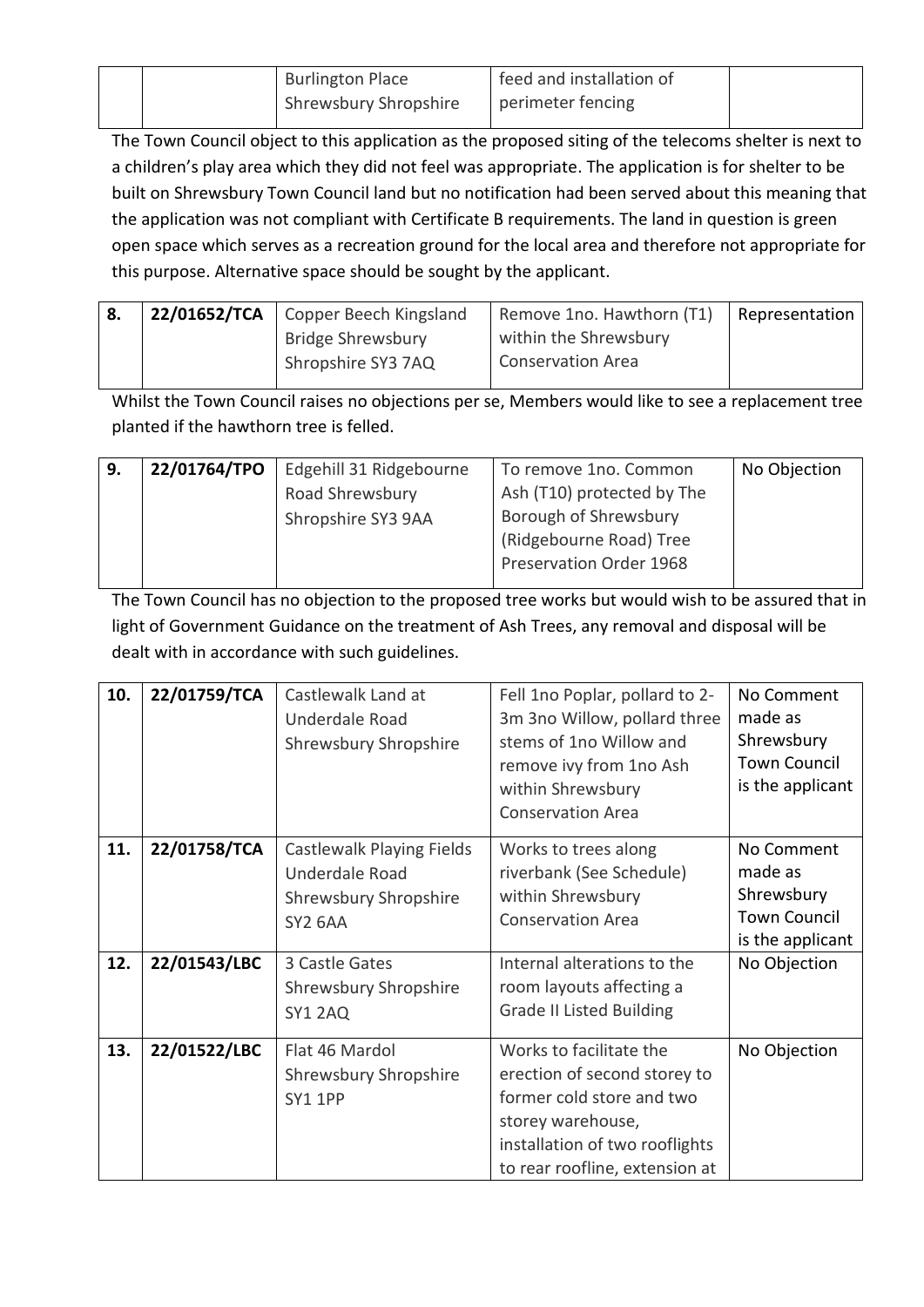|     |              |                                                                                                                   | first floor with formation of<br>roof terrace                                                                                                                                                                                                                                     |              |
|-----|--------------|-------------------------------------------------------------------------------------------------------------------|-----------------------------------------------------------------------------------------------------------------------------------------------------------------------------------------------------------------------------------------------------------------------------------|--------------|
| 14. | 22/01313/LBC | 149 Abbey Foregate<br>Shrewsbury Shropshire<br><b>SY2 6AP</b>                                                     | Works to replace existing<br>polycarbonate roof to rear<br>lean-to with slate and 3No<br>conservation roof lights and<br>existing UPVC french doors<br>to be replaced with painted<br>hardwood french doors to<br>enlarged opening affecting a<br><b>Grade II Listed Building</b> | No Objection |
| 15. | 22/01506/FUL | <b>Proposed Telecoms</b><br>Shelter on Car Park<br><b>Bainbridge Green</b><br>Shrewsbury Shropshire               | Installation of a telecoms<br>shelter, security fencing and<br>associated works                                                                                                                                                                                                   | No Objection |
| 16. | 22/01495/FUL | 11 Partridge Close<br>Shrewsbury Shropshire<br>SY1 4TY                                                            | Erection of single storey rear<br>extension and internal<br>alterations                                                                                                                                                                                                           | No Objection |
| 17. | 22/01432/OUT | Proposed Residential<br>Development Land on<br>The West Side of<br><b>Ellesmere Road</b><br>Shrewsbury Shropshire | Outline application (all<br>matters reserved) for the<br>residential development of<br>up to 450 dwellings;<br>strategic infrastructure to<br>include: open space,<br>drainage and engineering<br>works                                                                           | Objection    |

The Town Council strongly object to this application on the following grounds:

- The proposed development will lead to increased traffic on the already congested Ellesmere Road. It is proposed that at least 150 homes would be built before the North West Relief Road may be built. This would lead to at least 3% increase in traffic.
- There is insufficient local infrastructure in place to accommodate the number of houses proposed. There are not enough schools, doctors and local transport to deal with this increase.
- The travel plan provided with the application is insufficient and there is no mention of the provision of additional public transport to support the development.
- There is no mention of the consideration of carbon neutrality in the development despite the commitments made in the Local Plan. In addition, there is no mention of the use of permeable surfaces in the development.
- The access roads proposed raise a huge safety concern.
- The boundary of the site is very close to the Old River Bed and particular concerns were raised about the potential damage to a site of significant scientific interest and local wildlife.
- Only about 10% of the development will provide affordable homes. This was thought to be greatly insufficient given the needs in the local area.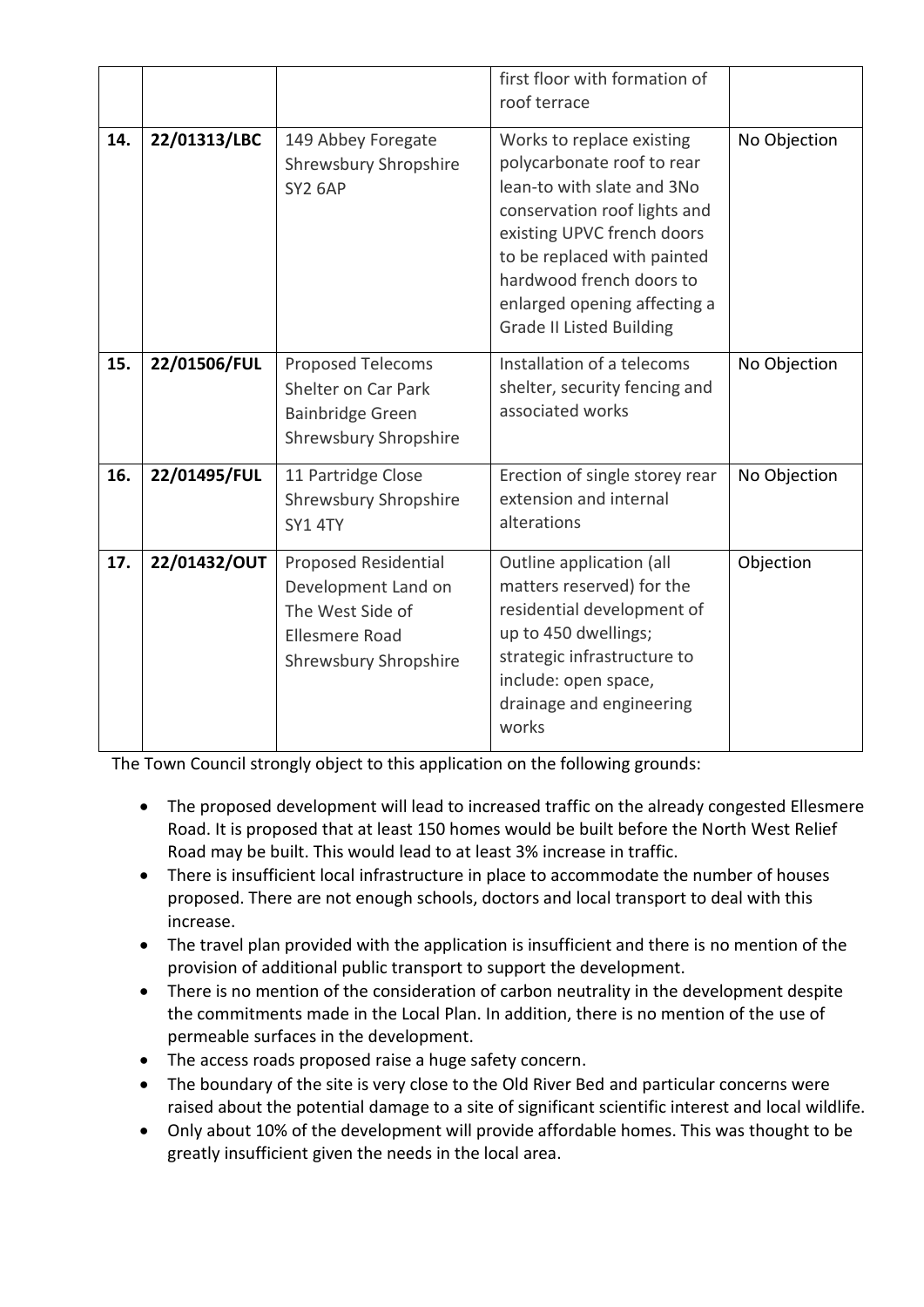Concerns were also raised regarding the transport consultant for the development being the same company as that being used for the local Movement Strategy and whether this presented any governance issues and a potential conflict of interest. The Chairman agreed he would contact relevant officers at Shropshire Council regarding this matter.

| 18. | 22/01436/LBC | 18-20 St Marys Street<br><b>Shrewsbury Shropshire</b><br>SY1 1ED  | Alterations in association<br>with change of use from<br>office accommodation to<br>hotel accommodation to first<br>and second floors affecting a<br><b>Grade II Listed Building</b> | No Objection   |
|-----|--------------|-------------------------------------------------------------------|--------------------------------------------------------------------------------------------------------------------------------------------------------------------------------------|----------------|
| 19. | 22/01422/FUL | 18-20 St Marys Street<br>Shrewsbury Shropshire<br><b>SY1 1ED</b>  | Change of use of first and<br>second floors from office<br>accommodation to hotel<br>accommodation                                                                                   | No Objection   |
| 20. | 22/01407/FUL | 35 Pendle Way<br>Shrewsbury Shropshire<br><b>SY3 9QS</b>          | Removal of existing brick<br>wall and rebuild to extend<br>rear garden area                                                                                                          | No Objection   |
| 21. | 22/01430/FUL | 88 Mereside Shrewsbury<br>Shropshire SY2 6LQ                      | Erection of single storey flat<br>roof rear extension                                                                                                                                | No Objection   |
| 22. | 22/01424/FUL | Radnor House Pountney<br>Gardens Shrewsbury<br>Shropshire SY3 7LU | Erection of a detached oak<br>framed car port                                                                                                                                        | Representation |

Whilst the Town Council has no objections to this application per se, we would like to see comments from Shropshire Council Highways to confirm they are happy with access and also requests that conditions are established which ensures that the new building remains ancillary to the main property and cannot be sold as a separate residence.

| 23. | 22/01409/FUL | 54 Oak Street Shrewsbury<br>Shropshire SY3 7RQ                 | Erection of a single storey<br>rear extension                      | No Objection |
|-----|--------------|----------------------------------------------------------------|--------------------------------------------------------------------|--------------|
| 24. | 22/01400/FUL | 21 Woodfield Avenue<br><b>Shrewsbury Shropshire</b><br>SY3 8HT | Erection of side and rear<br>extension; replace existing<br>render | No Objection |
| 25. | 22/01393/FUL | 208 Whitchurch Road                                            | Erection of single storey                                          | No Objection |
|     |              | <b>Shrewsbury Shropshire</b>                                   | extensions to rear and front                                       |              |
|     |              | SY1 4EX                                                        | elevations                                                         |              |
| 26. | 22/01437/LBC | 7 Chaddeslode Gardens                                          | Erection of timber garden                                          | No Objection |
|     |              | Shrewsbury Shropshire                                          | room and incorporated                                              |              |
|     |              | <b>SY2 6GG</b>                                                 | storage shed to the bottom                                         |              |
|     |              |                                                                | of the rear garden affecting a                                     |              |
|     |              |                                                                | <b>Grade II Listed Building</b>                                    |              |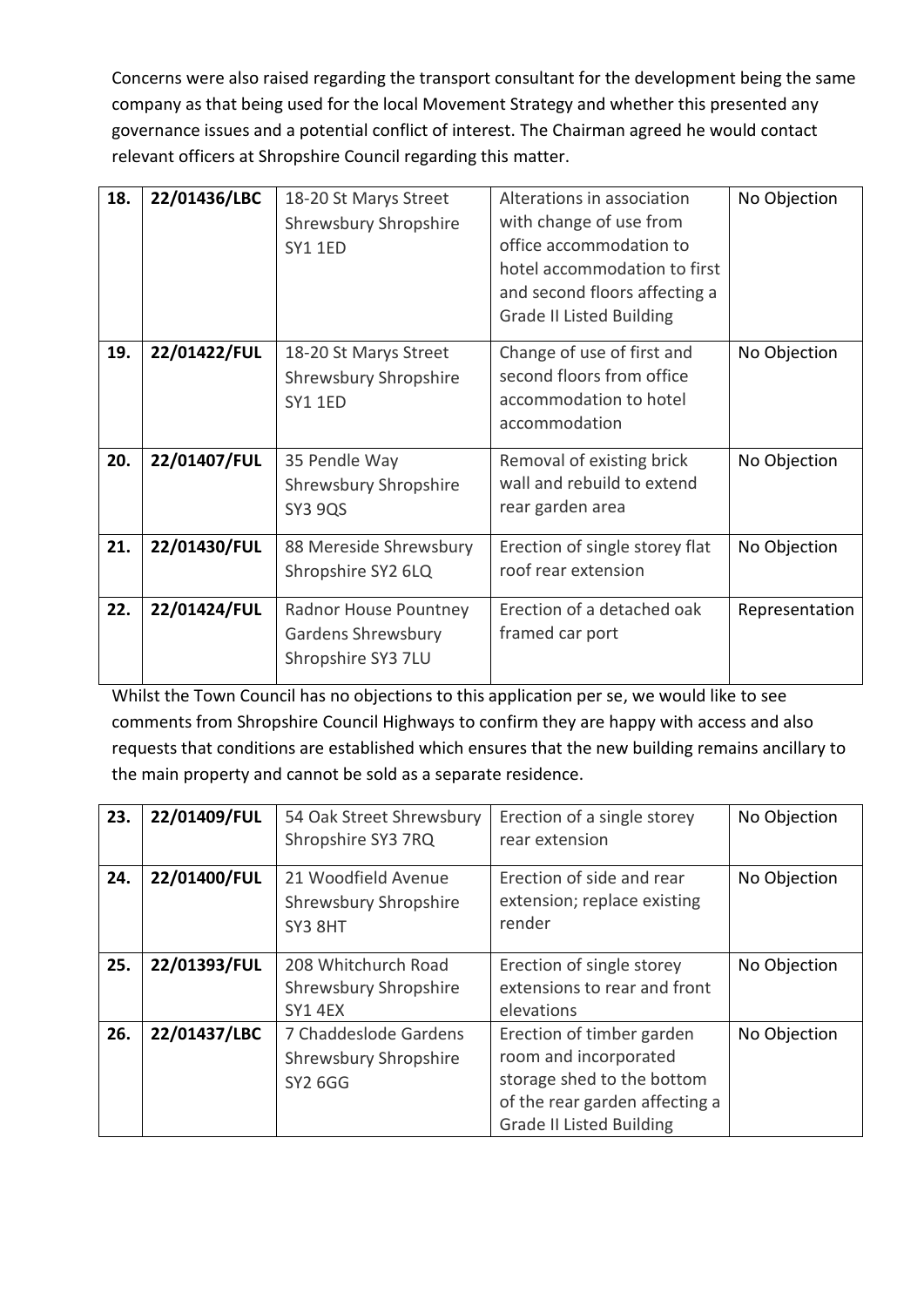The Town Council has no objections per se to this application but requests that conditions are established which ensures that the new building remains ancillary to the main property and cannot be sold as a separate residence.

| 27. | $\vert$ 22/01425/FUL $\vert$ 7 Chaddeslode Gardens | Erection of timber garden  | No Objection |
|-----|----------------------------------------------------|----------------------------|--------------|
|     | <b>Shrewsbury Shropshire</b>                       | room and incorporated      |              |
|     | SY2 6GG                                            | storage shed to the bottom |              |
|     |                                                    | of the rear garden         |              |

The Town Council has no objections per se to this application but requests that conditions are established which ensures that the new building remains ancillary to the main property and cannot be sold as a separate residence.

| 28. | 22/01561/TPO | 75 Allerton Road              | To crown reduce 1no. Oak         | No Objection |
|-----|--------------|-------------------------------|----------------------------------|--------------|
|     |              | Shrewsbury Shropshire         | (T1) by approximately 1-2m       |              |
|     |              | <b>SY1 4QJ</b>                | over the entire canopy           |              |
|     |              |                               | protected by the Shropshire      |              |
|     |              |                               | Council (Land at the rear of     |              |
|     |              |                               | 69, 71 and 75 Allerton Road,     |              |
|     |              |                               | Shrewsbury) Tree                 |              |
|     |              |                               | Preservation Order 2011          |              |
| 29. | 22/01595/TCA | Kennedy Road Footway          | To remove 1no. Beech (8005)      | No Objection |
|     |              | Opposite Junction with        | within Shrewsbury                |              |
|     |              | <b>Butler Road Shrewsbury</b> | <b>Conservation Area</b>         |              |
|     |              | Shropshire SY3 7AD            |                                  |              |
|     |              |                               |                                  |              |
| 30. | 22/01532/TPO | Flat 1 223 New Park Road      | Crown reduction/alleviate        | No Objection |
|     |              | Shrewsbury Shropshire         | end loading weight by up to      |              |
|     |              | <b>SY1 2SP</b>                | 30%, hazard beam present         |              |
|     |              |                               | within the tree, 1no Scots       |              |
|     |              |                               | Pine protected by the            |              |
|     |              |                               | <b>Shropshire Council (Trees</b> |              |
|     |              |                               | near New Park Road -             |              |
|     |              |                               | Darville Junction,               |              |
|     |              |                               | Shrewsbury) TPO 2015 (Ref:       |              |
|     |              |                               | SC/00217/15)                     |              |
|     |              |                               |                                  |              |
| 31. | 22/01575/TPO | Sedbury 18 Links Road         | To remove 1no. Cypress           | Objection    |
|     |              | <b>Shrewsbury Shropshire</b>  | (T10) protected by the           |              |
|     |              | SY3 7QP                       | Shrewsbury and Atcham            |              |
|     |              |                               | Borough Council (Kemps Eye       |              |
|     |              |                               | Avenue, Belle Vue) Tree          |              |
|     |              |                               | Preservation Order 1989          |              |
|     |              |                               | (Ref. SA/166)                    |              |

The Town Council object to the removal of the tree. The BT wires can have the obstructing branches removed without having to fell the tree. Could the driveway be repaired using appropriate methods to allow the retention of the tree.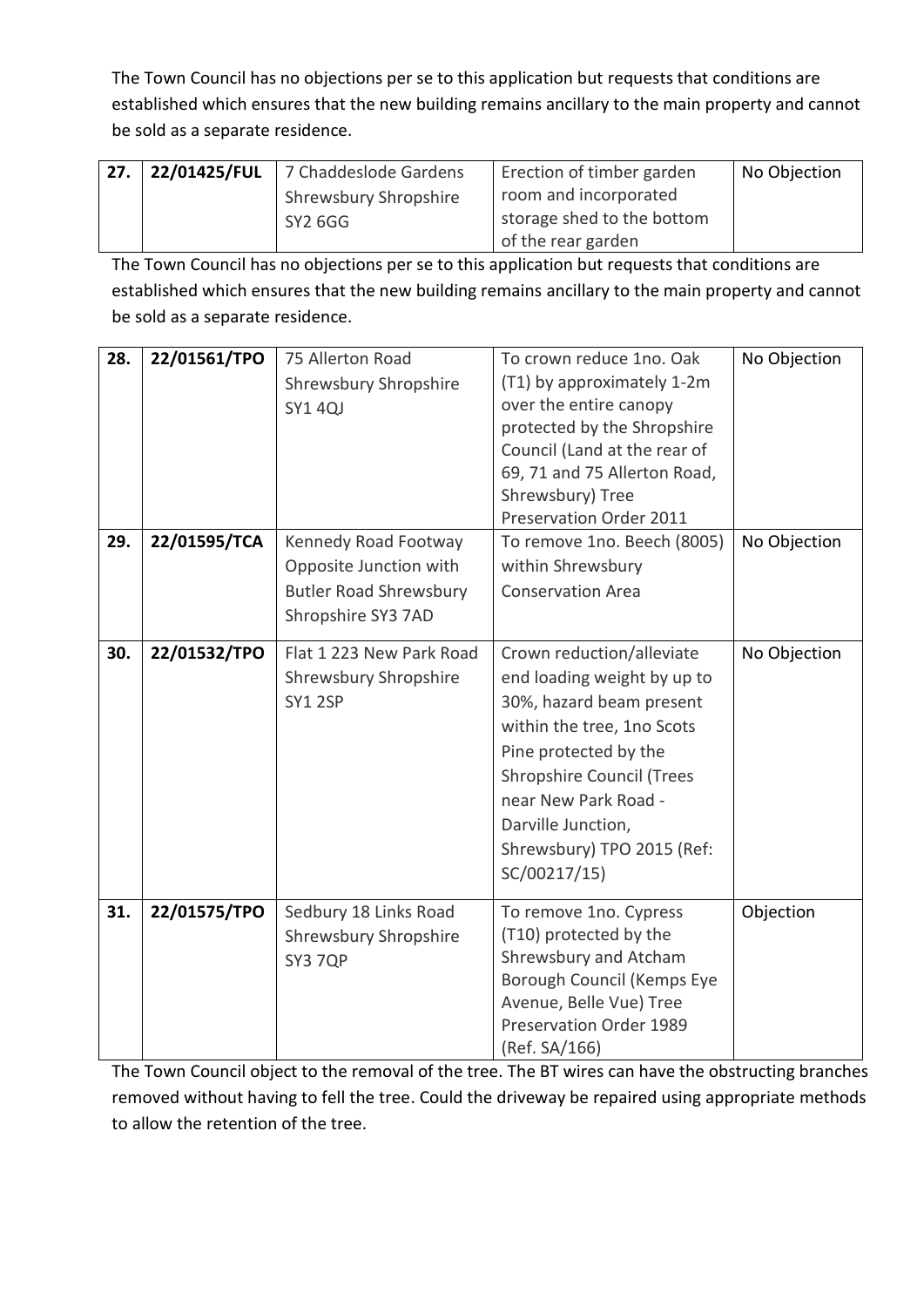| 32. | 22/01572/TPO | 9 Shelton Hall Gardens<br>Shrewsbury Shropshire<br><b>SY3 8BS</b> | To reduce 1no. Maple<br>species by 20% back to<br>original pruning points and<br>reduce canopy by 1m<br>protected by the Shrewsbury<br>& Atcham Borough Council<br>(Land at Shelton Hall<br>Gardens) Tree Preservation<br>Order 2006 (Ref. SA/436) | No Objection |
|-----|--------------|-------------------------------------------------------------------|----------------------------------------------------------------------------------------------------------------------------------------------------------------------------------------------------------------------------------------------------|--------------|
| 33. | 22/01357/FUL | 4 Swiss Farm Road<br>Shrewsbury Shropshire<br>SY3 8XB             | Erection of a new single<br>storey extension to rear<br>following demolition of<br>existing                                                                                                                                                        | No Objection |
| 34. | 22/01352/FUL | 27 Wingfield Close<br>Shrewsbury Shropshire<br><b>SY1 4BH</b>     | Erection of single storey flat<br>roof extension to the rear<br>elevation for disabled<br>facilities                                                                                                                                               | No Objection |
| 35. | 22/01347/FUL | 18 Crossbill Road<br>Shrewsbury Shropshire<br>SY3 9FF             | Erection of single storey rear<br>extension and detached<br>garage                                                                                                                                                                                 | No Objection |
| 36. | 22/01341/FUL | 73 The Mount<br>Shrewsbury Shropshire<br>SY3 8PL                  | Convert part of garage space,<br>together with the existing<br>habitable space to ancillary<br>accommodation for existing<br>dwelling                                                                                                              | No Objection |

The Town Council has no objections per se to this application but requests that conditions are established which ensures that the new building remains ancillary to the main property and cannot be sold as a separate residence.

| 37. | 22/01285/FUL | <b>Proposed Commercial</b> | <b>Engineering Operations to</b> | Objection |
|-----|--------------|----------------------------|----------------------------------|-----------|
|     |              | Development Land to The    | include site strip (all phases), |           |
|     |              | South of Oteley Road       | reduced level dig/ cart away     |           |
|     |              | Shrewsbury Shropshire      | to soil mound over brook,        |           |
|     |              |                            | stone to formation level,        |           |
|     |              |                            | highway drainage, kerb race      |           |
|     |              |                            | and culvert/ bridge across       |           |
|     |              |                            | Money Brook                      |           |

The Town Council objects to this development on the basis of the comments made by -Highways England and the Environment Agency.

| 38. | 22/01311/FUL | Darwin House 2 The | Renewal of existing driveway   | Representation |
|-----|--------------|--------------------|--------------------------------|----------------|
|     |              | Mount Shrewsbury   | surface with gravel            |                |
|     |              | Shropshire SY3 8PU | chippings, extension and       |                |
|     |              |                    | surfacing of parking area into |                |
|     |              |                    | southern lawn with new         |                |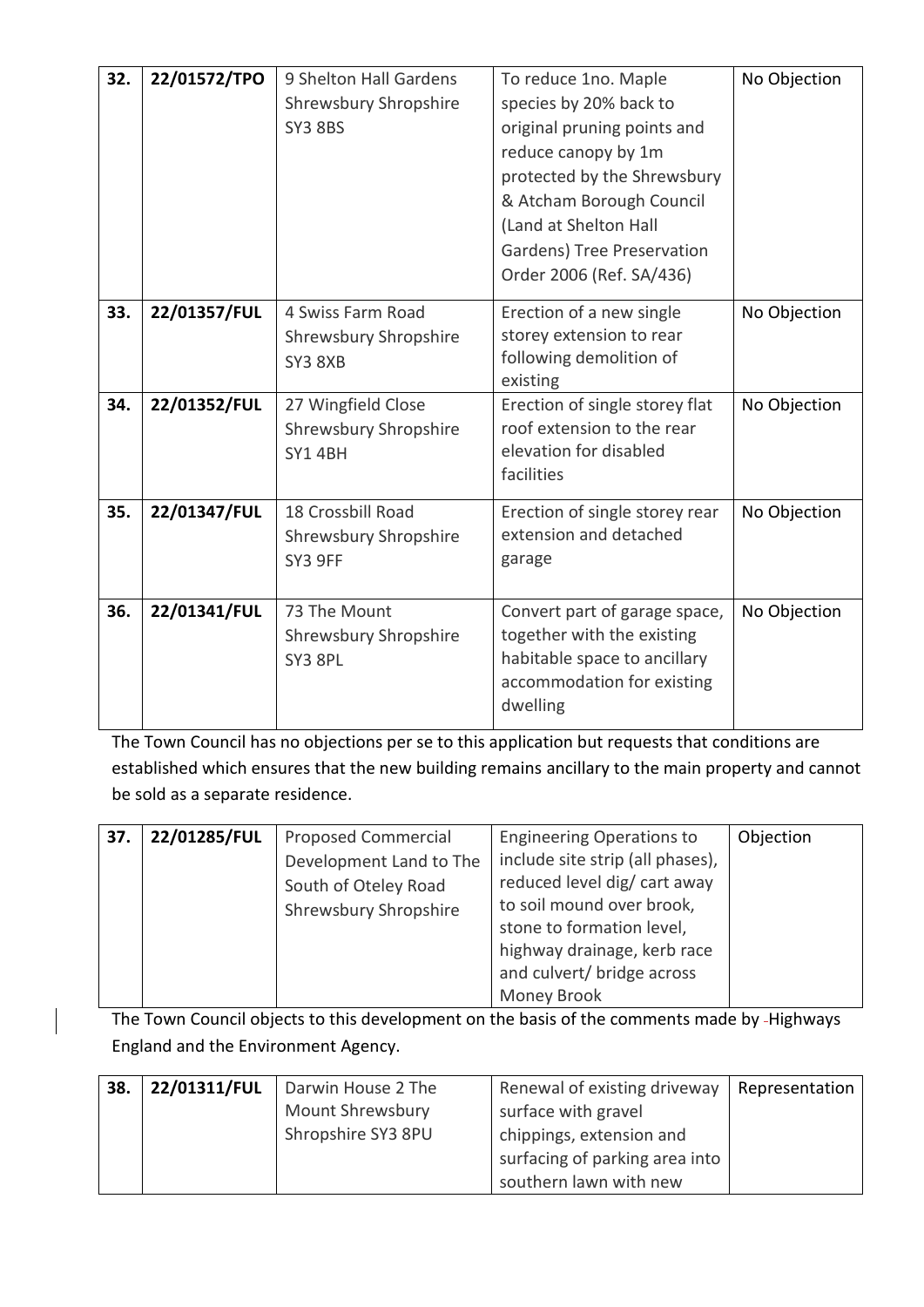| flexible metal edging and   |
|-----------------------------|
| alterations to and          |
| realignment of the existing |
| low retaining stone wall    |
| opposite the courtyard      |
| entrance                    |

The Town Council has no objections per se to this application but fully support the comments made by the Tree Officer in requesting a full arboricultural report.

*Councillor Moseley left the meeting*.

| 39. | 22/01310/FUL | Goose Hill House                          | Erection of a replacement 4- | No Objection |
|-----|--------------|-------------------------------------------|------------------------------|--------------|
|     |              | Bowbrook Shrewsbury<br>Shropshire SY5 8PG | Bay garage and shed          |              |
|     |              |                                           |                              |              |

The Town Council has no objections per se to this application but requests that conditions are established which ensures that the new building remains ancillary to the main property and cannot be sold as a separate residence.

*Councillor Moseley re-joined the meeting.*

| 40. | 22/01498/LBC | Abbey Court Guest House<br>134 Abbey Foregate<br>Shrewsbury Shropshire<br>SY2 6AU        | Change of use from Guest<br>House to 3No. residential<br>dwellings affecting a Grade<br>II* Listed Building                                                                                                                                                         | No Objection   |
|-----|--------------|------------------------------------------------------------------------------------------|---------------------------------------------------------------------------------------------------------------------------------------------------------------------------------------------------------------------------------------------------------------------|----------------|
| 41. | 22/01275/FUL | Abbey Court Guest House<br>134 Abbey Foregate<br><b>Shrewsbury Shropshire</b><br>SY2 6AU | Change of use from Guest<br>House to 3No. residential<br>dwellings                                                                                                                                                                                                  | No Objection   |
| 42. | 22/01201/FUL | Flat 46 Mardol<br>Shrewsbury Shropshire<br>SY1 1PP                                       | Erection of second storey to<br>former cold store and two<br>storey warehouse,<br>installation of two rooflights<br>to rear roofline, extension at<br>first floor with formation of<br>roof terrace                                                                 | No Objection   |
| 43. | 22/01121/FUL | 32-34 Castle Street<br>Shrewsbury Shropshire<br><b>SY1 2BQ</b>                           | Conversion of a ground floor<br>rear stockroom (rear of 32<br>Castle Street) to form 1No<br>ground floor residential<br>apartment and<br>amalgamation/conversion of<br>a ground floor stockroom<br>(rear of 33 Castle Street) and<br>first floor bedsit (33a Castle | Representation |